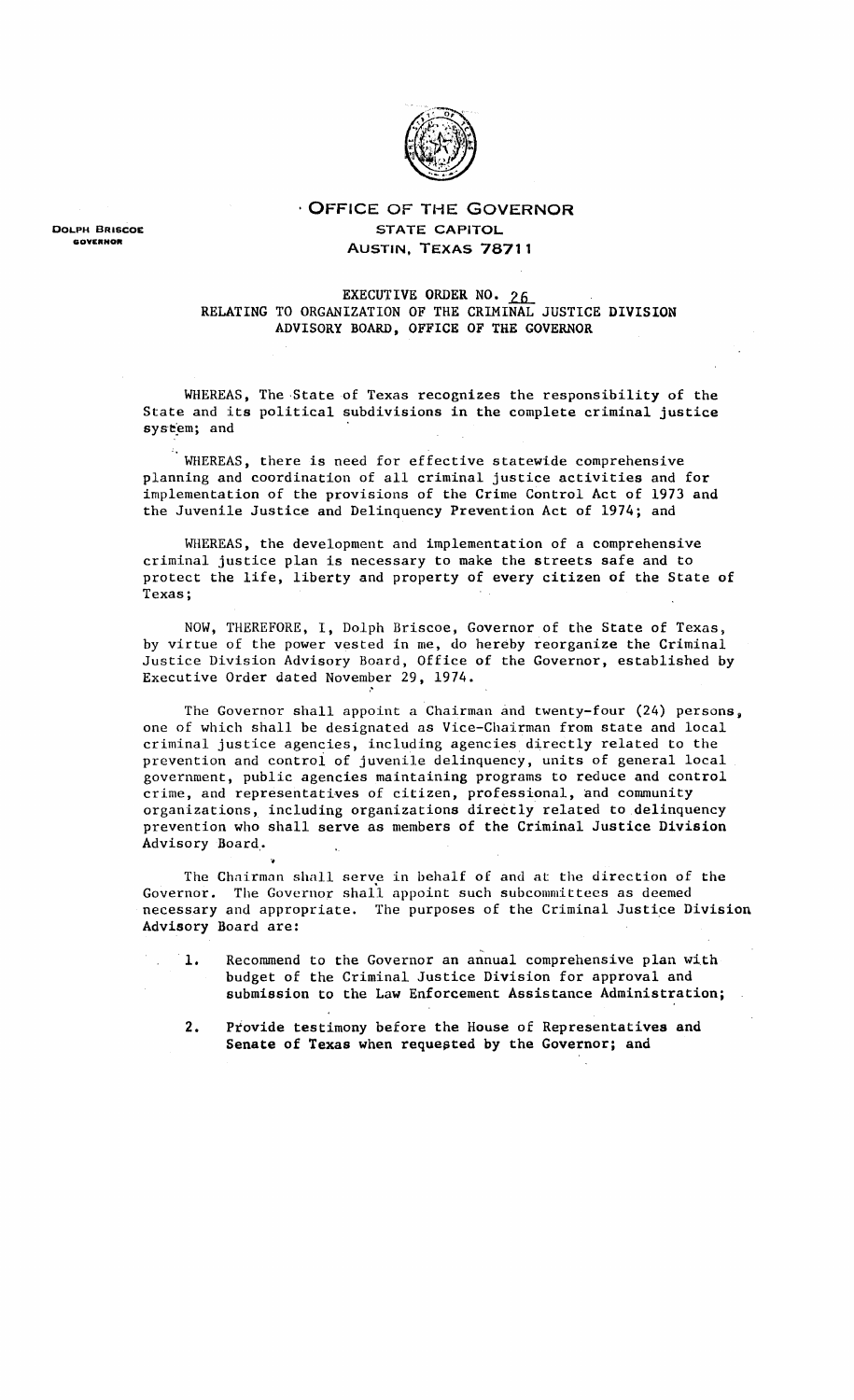3. Recommend to the Governor the funding of planning and action grant applications for approval.

All state officials' and employees' services shall be an additional duty of their respective offices.

The Executive Director of the Criminal Justice Division shall serve as an ex-officio, non-voting member of the Criminal Justice Division Advisory Board.

Members of the Criminal Justice Division Advisory Board shall serve without compensation, but shall be reimbursed for reasonable and necessary expenses incurred in performing their duties.

The members of the Criminal Justice Division Advisory Board shall serve from the effective date of this Order for a term of one year.

 $\le$  The Governor shall fill by appointment for the unexpired term any vaçancy on the Criminal Justice Division Advisory Board caused by death, resignation or inability to serve. Inability to serve shall include failure to attend two consecutive meetings, either in person or by designee. Members whose terms have expired shall continue to serve until their successors are appointed and have'accepted such appointment. All members of the Criminal Justice Division Advisory Board shall serve at the pleasure of the Governor.

This order is effective on the 2th day of March , 1976 •



In official recognition whereof, I hereby affix my signature this the  $\frac{12 \text{ th}}{2}$  day of March  $, 1976.$ 

7 DOLPH BXISCOE

GOVERNOR OF TEXAS

Filed in the office of Secretary of State

MAR 121976

distant

Diroctor Adm. Div.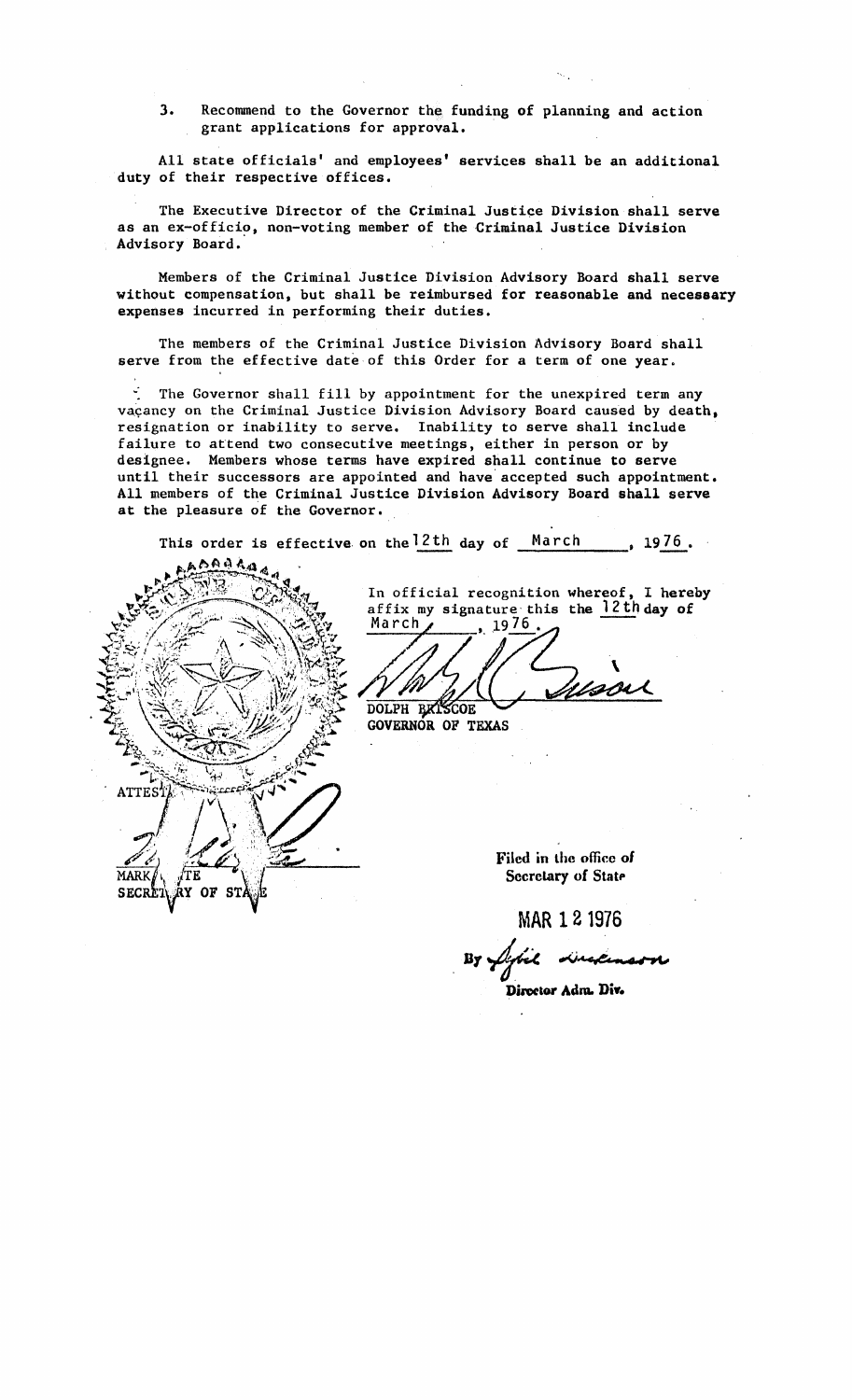## Office of Governor Dolph Briscoe FOR RELEASE: SUNDAY, MARCH 14, 1976

Governor Dolph Briscoe has signed an Executive Order reorganizing the Criminal Justice Division Advisory Board by expanding the Board membership from 20 to 25.

The Board will assist in the State's planning and c00rdination of all criminal justice activities and in implementing the provisions of the Crime Control Act of 1973 and the Juvenile Justice and Delinquency Prevention Act of 1974.

Governor Briscoe has appointed Joe LaMantia of McAllen as Chairman of the Advisory Board. LaMantia, a citrus grower, has served on the Board since it was established in November, 1974.

The Governor named T. L. Roach, Jr., of Amarillo as <sup>a</sup> member and Vice Chairman of the Board. He is past president of the Texas and Southwest Cattle Raisers Association and a member of the Board of Regents of West Texas State University.

All of the Advisory Board members are being appointed for one-year terms w hich will expire March 12,1977.

Reappointed to the Board are;

Colonel Wilson E. Speir, Austin, Executive Director of the Texas Department of Public Safety.

Sheriff Robert R. Gladney, Angleton, Sheriff of Brazoria County.

Robert Lee Smith, Corpus Christi, coordinator for student relations in the Corpus Christi Independent School District.

W. J. Estelle, Huntsville, Director of the Texas Department of Corrections.

Mrs. Ray Willoughby, San Angelo, a civic-leader in juvenile delinquency treatment and prevention.

Judge Wayne Lawrence, Palestine, District Judge of the Third Judicial District. Sheriff Porfirio L. Flores, Laredo, Sheriff of Webb County. Richard Telles, El Paso, El Paso County Commissioner. Carol Vance, Houston, District Attorney for Harris County. Henry Wade, Dallas, Dallas County Criminal District Attorney. State Senator Frank Lombardino, San Antonio. Oscar Soliz, Corpus Christi, District Clerk for Nueces County. John Lawhon, Denton, County and District Att orney for Denton County.

Judge Grainger W. Mcllhany, Wheeler, District Judge of the 31st Judicial District.